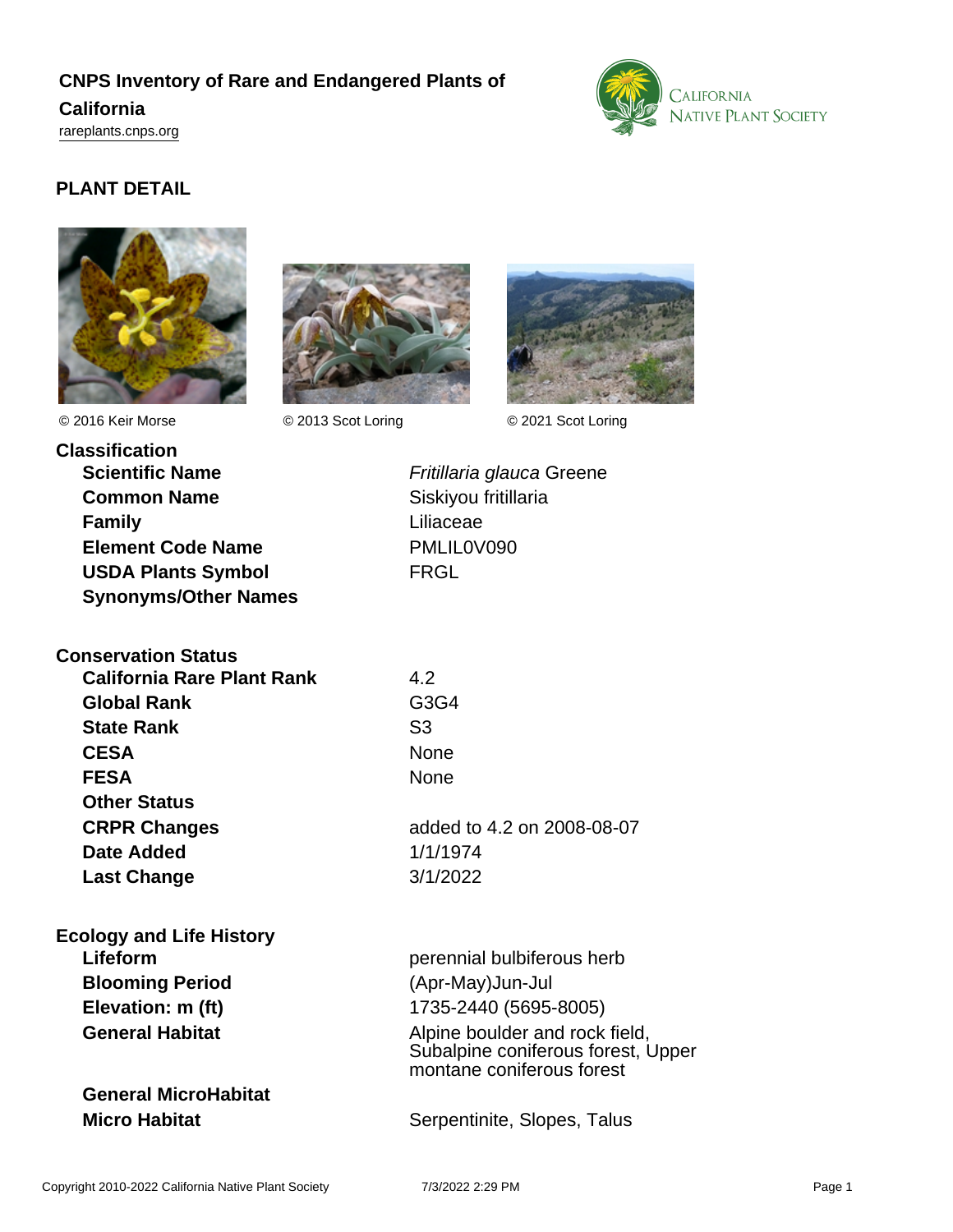# **Element Occurrence Data from California Natural Diversity Database Total Element Occurrences** 0

| <b>Element Occurrence Ranks</b> |  |
|---------------------------------|--|
| Excellent (A)                   |  |
| Good (B)                        |  |
| Fair (C)                        |  |
| Poor (D)                        |  |
| None $(X)$                      |  |
| Unknown (U)                     |  |
| <b>Occurrence Status</b>        |  |
| Historical, $> 20$ years        |  |
| Recent, $<$ 20 years            |  |
| Presence                        |  |
| <b>Presumed Extant</b>          |  |
| <b>Possibly Extirpated</b>      |  |
| <b>Presumed Extirpated</b>      |  |

### **Location**

**CA Endemic** No

### **Counties**

Colusa (COL), Del Norte (DNT), Glenn (GLE), Humboldt (HUM), Lake (LAK), Mendocino (MEN), Shasta (SHA), Siskiyou (SIS), Tehama (TEH), Trinity (TRI)

### **States**

California (CA), Oregon (OR)

### **Quads**

Bear Peak (4112365), Black Lassic (4012335), Board Camp Mtn. (4012366), Cecil Lake (4112312), Chimney Rock (4112356), Crockett Peak (3912247), Devils Punchbowl (4112376), Dubakella Mtn. (4012342), Fouts Springs (3912236), Grizzly Peak (4112128), Hanland Peak (4012283), High Plateau Mtn. (4112388), Hull Mountain (3912258), Leech Lake Mtn. (3912381), Mendocino Pass (3912278), North Yolla Bolly (4012228), Plaskett Meadows (3912267), Plaskett Ridge (3912268), Polar Bear Mtn. (4112385), Potato Hill (3912237), Prescott Mtn. (4112366), Sanhedrin Mtn. (3912351), Solomon Peak (4012218), South Yolla Bolly (4012217), Thurston Peaks (4012382), Tombstone Mtn. (4112213)

#### **Notes**

Definitions of codes preceding a county and/or quad:

\* Presumed extirpated

(\*) Possibly extirpated

Species may be present in other areas where conditions are favorable. These data should NOT be substituted for pre-project review or for on-site surveys.

### **General Notes**

### **Distribution**